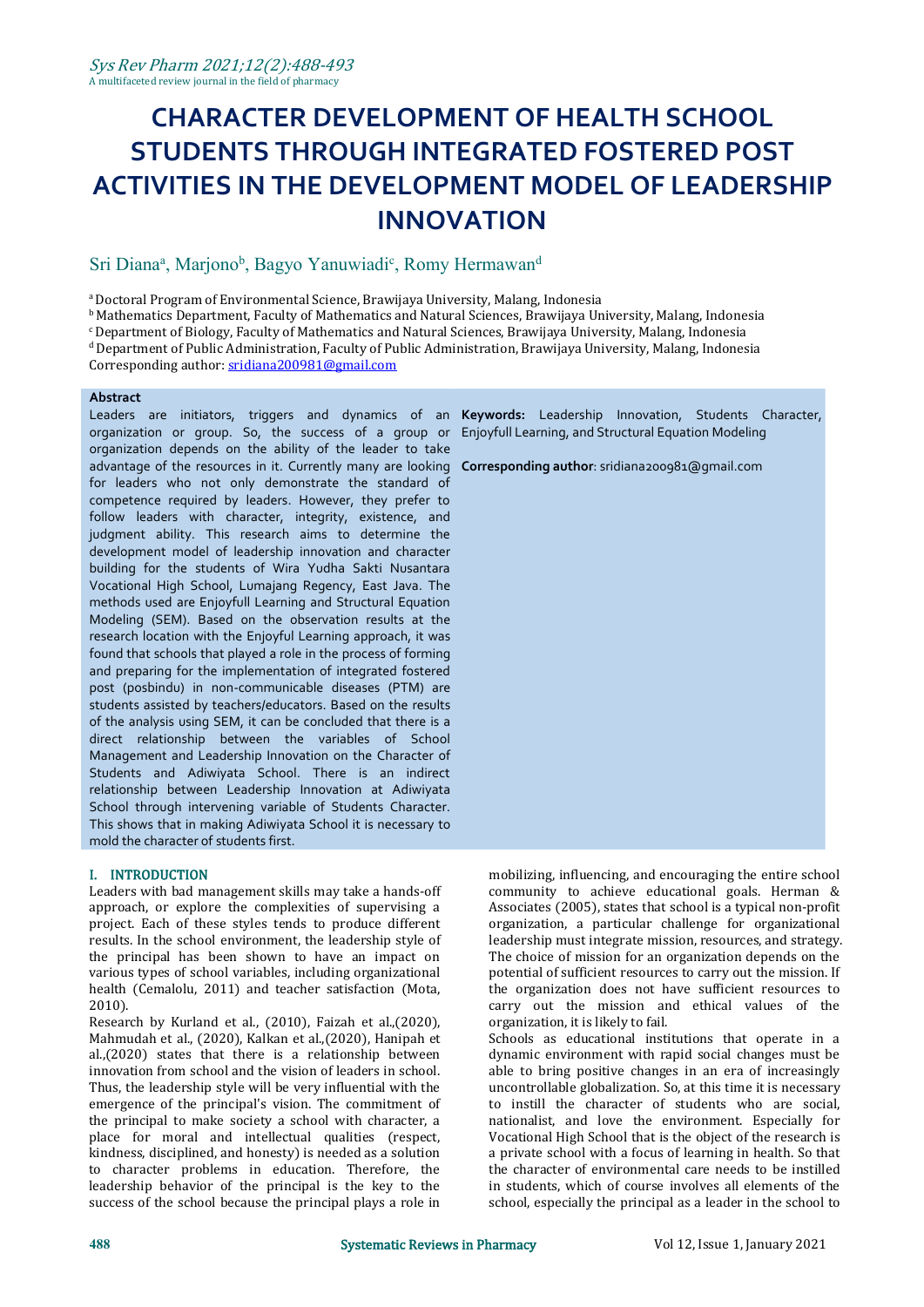## Character Development Of Health School Students Through Integrated Fostered Post

Activities In The Development Model Of Leadership Innovation

be able to formulate innovative learning.

Character building in education is a program that has been socialized by the government since 2010. Every school in Indonesia is required to implement this program. Character building is not something that can be quickly achieved and accomplished, this means that character building is a long-term project that requires support from all parties to complete the expected goals. According to the Ministry of National Education (2010), there are at least 20 characters that must be developed in character building, namely religious, honest, responsible, healthy lifestyle, disciplined, hardworking, confident, hardworking, entrepreneurial, legit, critical, creative, innovative, independent, curios, love to read, cooperative, obedient, respectful, polite, democratic, care for the environment, nationalist, and respect diversity.

The purpose of character building is to improve the quality of the implementation and outcomes of education in molding student character or moral balance. Character building consists of a sense of responsibility, justice, and concern that is integrated with various classroom activities at school (Adi, 2013). The development of student character in every educational environment means the efforts made by the institution in the context of building student character. A term that is synonymous with fostering is molding or development. With regard to educational institutions, it is now encouraging the formation of a school culture. One of the school cultures chosen is a virtuous character culture. From here, the term molding of moral values in school culture emerges (Kamaruddin, 2012).

School as one of the formal educational institutions has an important role in the development of knowledge, skills, and personality, including student character. School is the second educational institution after family where students spend most of their time. The important role of school indicates that education is not only to make students smart, but also have character. In other words, the inculcation of character values must be done early on. Furthermore, Zuchdi (2008) states that each components of school plays a different role. These components include the Principal, the Guards of School Culture and Character, Teachers, and Families. In addition, students as key component also has its own role, namely as beneficiaries that are expected to be able to shape and position itself to become human beings with noble and virtuous character.

### II. THEORETICAL FRAMEWORK

Leadership is a type of capacity where a person has the ability to influence or change the values, beliefs, behavior and attitudes of others (Ganta and Manukonda, 2014). A person with strong leadership skills will become a good example or role model for his employees, because a leader who is able to effectively achieve some good results or achievements, earns the trust and admiration of his employees, and accidentally changes their values, beliefs, behavior and attitudes,because mimicry is the sincerest form of flattery (Grint, 2007). This statement is also supported by Northhouse (2009) which states that leaders with strong leadership have the ability to influence others to achieve organizational goals and objectives.

According to Jackson and Parry (2008), leadership is a process in which leaders use their skills and knowledge to lead and bring a group of employees in the desired direction that is relevant to the goals and objectives of their organization. In addition, leaders with strong leadership abilities must also have certain characteristics, such as passion, consistency, belief and vision; because only leaders who have these characteristics can build trust in employees.

In the context of innovation, school become an effort to use existing skills and resources to develop new things, new ideas within the scope of interest to achieve school goals. So, in order to be able to innovate, leaders from schools must be creative. In conducting innovation, the leaders must possess creativity and be brave in implementing it, besides that, they must be able to explore and exploit positively. Exploration refers to smart and unusual thinking. In contrast to exploitation which refers to efficiency, goal-oriented, and routine implementation. So, a good leader must be able to combine the two things and know when to explore and when to exploit. So that innovation will be created that is positively correlated with organizational goals, in this case the school will be better in the future.

Character education is important for the growth of the whole human individual and must be done early on (Berkowitz, M., & Lindsay, 2020; Rahmawati, 2020; Purba et al., 2020; Gogo, 2020, Peterson, 2020). However, that does not mean that if it does not accommodate basic education for character building, educational institutions do not feel the need to do so. It is important for educational institutions not only to take notice to the academic competency needs of students, but also to develop their character so that their graduates are academically ready and have good character. The desire to build students character is poured into strategic planning and program design in a systematic and integrated manner (Kamaruddin, 2012).

Character is "a dependable inner tendency to respond to situations in a morally sound way (Gamez et al., 2020; Garcia et al., 2020; Critcher et al., 2020; Fernandhytia, F., & Muslichah, 2020) ." Character has three interrelated parts: moral knowledge, moral feelings, and moral behavior "(Lickona, 1991). A virtuous character (good character) includes knowledge of goodness, causes commitment (intention) of goodness, and ultimately does goodness. In other words, character refers to a set of knowledge (cognitive), attitude, motivation, behaviorand skills. So that the character of universal human behavior values

which includes all human activities, whether in connection with God, with himself, with others, and with the environment, which manifests itself in thoughts, attitudes, feelings, words and actions based on religious norms, laws, manners, culture, and customs. From this comes the concept of character education. Furthermore, Hill (2005) states: "Character determines one's personal thoughts and actions. A good character is the inner motivation to do what is right, in accordance with the highest standards of behavior, in every situation". "Character education teaches how to think and behavioral habits that help individuals to live and work together as families, communities and nations and help them make accountable decisions. There are at least six types of characters as follows:

- a. Trust, a form of character that makes a person have integrity, honesty, and loyalty.
- b. Justice, form of character that makes a person has an open mind and is not fond of taking advantage of others.
- c. Caring, a form of character that makes a person care and concerns about others and the environmental social conditions.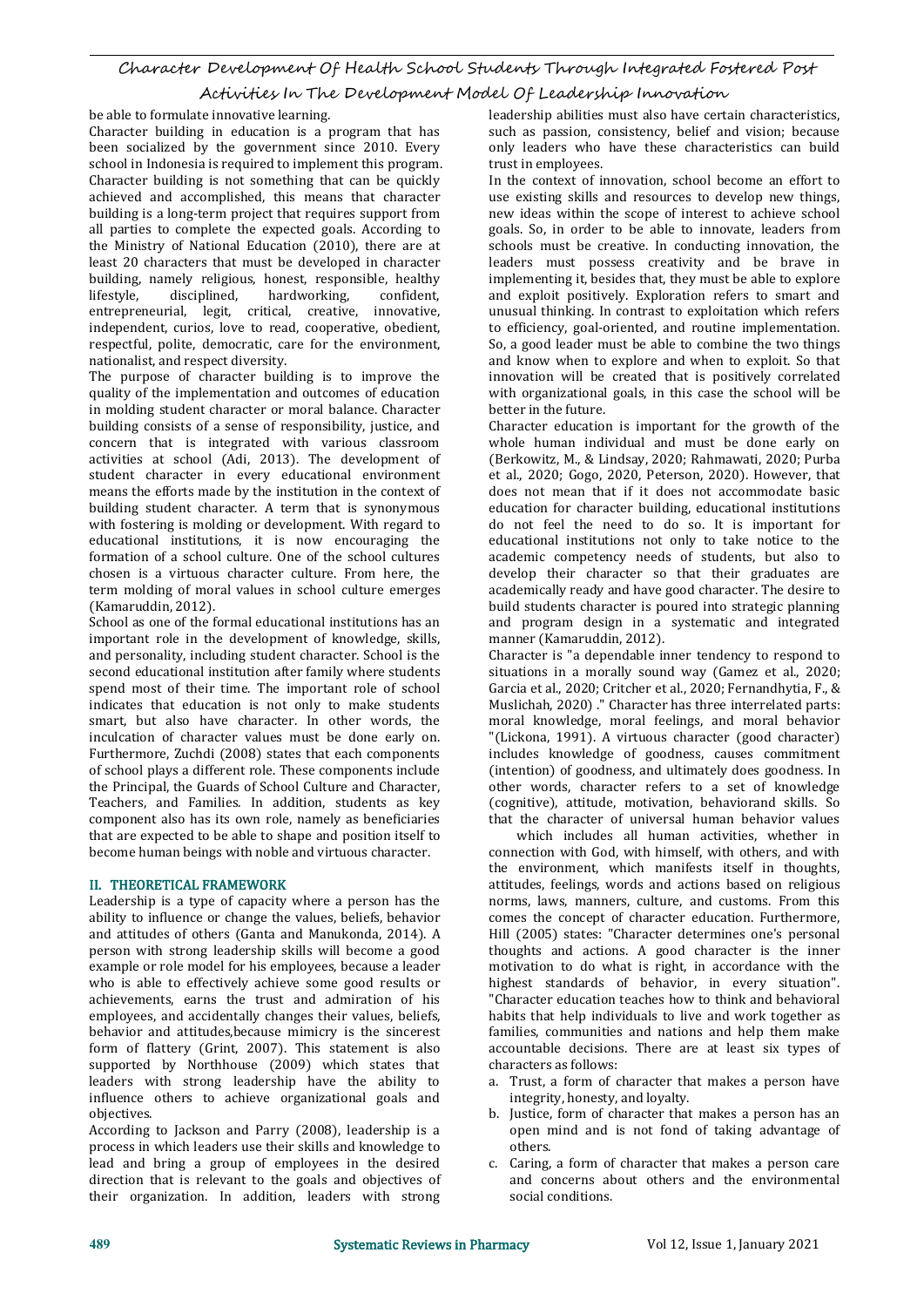- d. Respect, a form of character that makes a person always appreciate and respect others.
- e. Citizenship, a form of character that makes a person aware of laws and regulations and cares for the natural environment.
- f. Responsibility, a form of character that makes a person responsible, disciplined, and always doing things as best they can.

### III. RESEARCH METHODOLOGY

This research uses a combination of quantitative descriptive and qualitative descriptive. The use of quantitative descriptive in this research is in the form of measurement scale, namely the likert scale. The use of between the four student character variables and the qualitative descriptive in this research is in the form of sustainability of the Adiwiyata School. So, the most qualitative descriptive in this research is in the form of descriptions of respondents' opinions which are interpreted according to the questions in the questionnaire and interviews. According to Narbuko and Achmadi in Sari (2013) descriptive research is research that seeks to solve existing problems based on data, the descriptive approach also presents data, analyzes and interprets data. The distinctive feature of descriptive research is designing an approach that includes the type of data, determining the sample, determining the data collection method, and presenting a portrait of the state of<br>a research object.

Based on these assesments, the location chosen as a respondent in this research is Wira Yudha Sakti Nusantara Vocational High School in Lumajang Regency, East Java. The location selection refers to the status of private schools that the surrounding community has little interest in. Based on the previous explanation, sampling must go through a representative procedure, which involves two important aspects, namely accuracy and precision. After the data from the questionnaire is collected, the next step is to analyze the data to interpret and draw conclusions from the collected raw data. The method of analysis in this study uses qualitative analysis which is useful for concluding the results obtained from quantitative analysis. Qualitative analysis is data analysis based on the results expressed in the form of descriptions. Qualitative data is data in the form of information, descriptions in prose, then linked to other data with quantitative analysis according to Hermawan Kertajaya (2004).

In this research, a flow chart model is used to find the right model in the development of student character. This model is one type of way of presenting data for qualitative research. According to Lofland et al., (2006), flow chart is very useful to assist in the initial conceptualization and planning process, but the advantage that can be presented by this model is that it can be used as an appropriate means of presenting conclusions from the analysis that has been carried out. The process of making a flow chart will bring up a variety of choices from several existing elements in order to become an exact unit (Bazeley, 2009). The flow chart model is considered a simple model but is able to describe the entire process that is taking place to achieve a goal.

The flowchart model has several components, including a terminator that serves as the start of the flowchart with the desired goal, a flow line to show the flow direction, model, Input and Output that are used to enter existing and processed information, results, data, and parameters, Decision that is related with statements comparison and data selection to be able to proceed to the next steps. In this model the input will be the results of an analysis of the form of leadership innovation and the progress of character building in school using the Enjoyful Learning approach. The output of this model can be in the form of several models of leadership innovation and the molding of the proper character at Wira Yudha Sakti Nusantara Vocational High School in Lumajang Regency, East Java with the Enjoyful Learning approach, which later can encourage the school to get the title of Adiwiyata School. Based on the explanation in the previous chapter, the relationship pattern between the variables to be studied is the causal relationship of one or more independent variables to one or more dependent variables, and the relationship (correlation) between independent variables. In this research, we wanted to examine the relationship between the four student character variables and the appropriate model to accommodate this is the Structural Equation Modeling (SEM). Structural Equation Modeling (SEM) is a statistical technique that tests a series of relatively complex and simultaneous relationships. These relationships can be built between one or more dependent variables with one or more independent variables and can be a factor or a construction built from several indicator variables. These variables can be one or more variables that are directly observed or measured (Ferdinand, 2002).

### IV. DISCUSSION

#### Leadership Innovation in Building Character with an Enjoyful Learning Approach

Posbindu is a technology transfer communication forum and public health guidance services by and for the community that has strategic value in developing human resources from an early stage (Effendy, 2001). Posbindu is a form of integrated health services for the elderly at the village level in the working area of the public health village level in the working area of center (puskesmas). Posbindu is a health service post for elderly people in a certain area that has been agreed upon, which is driven by the community where they can get health services. Integrated service post (posyandu) for the elderly is the development of government policies through health services for the elderly, which is organized through the Puskesmas program involving the participation of the elderly, families, community leaders and social organizations in its implementation. Posbindu is a place for integrated services intended for the elderly in a certain area where there are health services and activities to improve the health and welfare of the elderly, which in its implementation involve the role of the community and social organizations. Posbindu is the center of community activities in the efforts of health service, a manifestation of the participation of community in maintaining the improvement of their health status. So, it can be concluded from the above understanding that posbindu is a form of health service by the community, from the community, for the community and for the welfare of the elderly.

The benefit of Posbindu is that the knowledge of the elderly increases which becomes the basis for forming attitudes and can encourage their interest or motivation to always participate in the activity of integrated service post (posyandu) for elderly so that they are more confident in their old days. Posbindu is a form of proactive approach to support the improvement of the quality of life and independence of the elderly which prioritizes proactive and preventive aspects. Besides the curative and rehabilitative aspects, posbindu has the benefit of providing a zest for life for the elderly, providing relief for health care costs for families who cannot afford it, and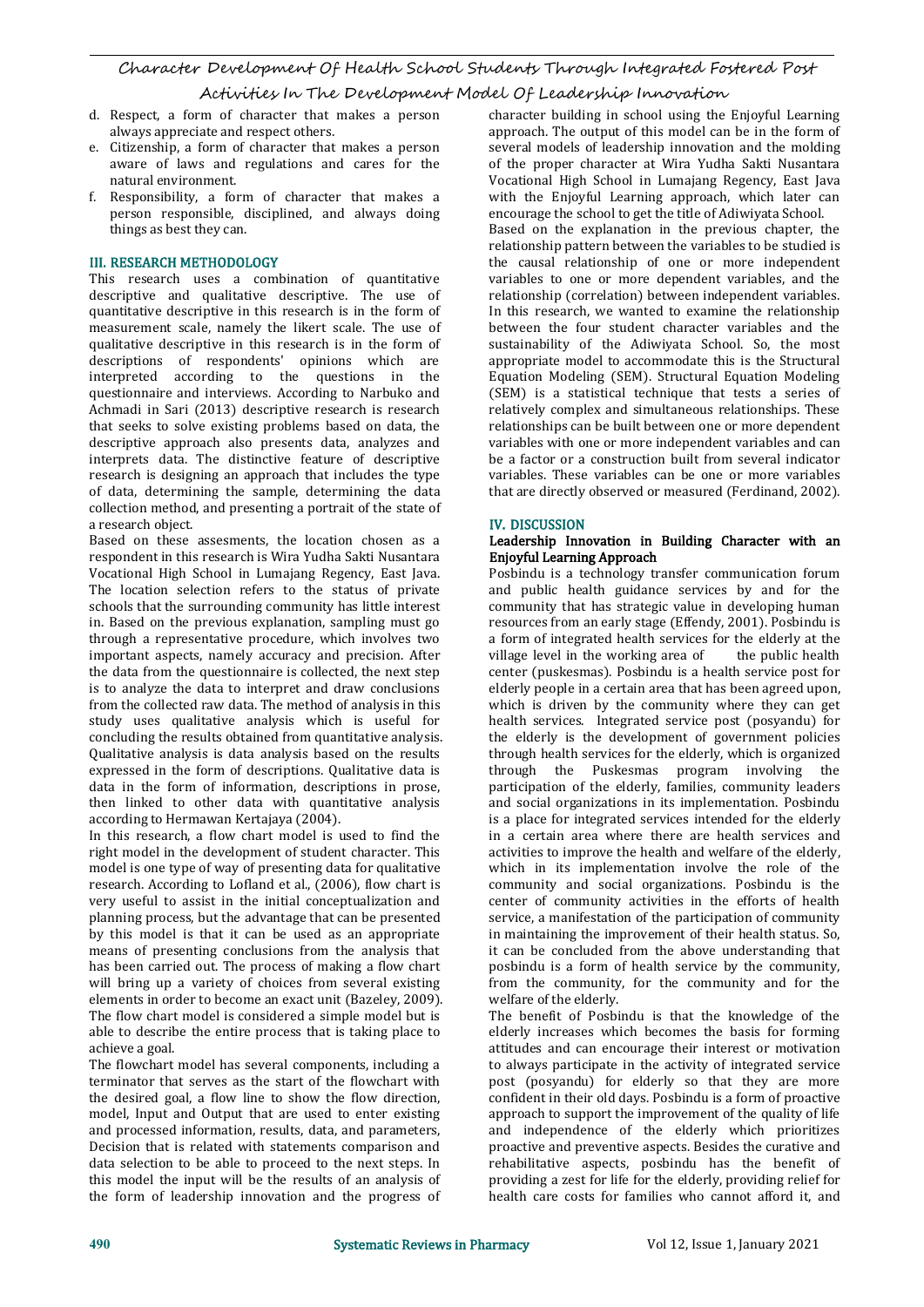providing guidance for the elderly in maintaining and improving their health, so that they remain healthy and independent. Integrated Fostered Post (POSBINDU) is an integrated monitoring and early detection of non communicable diseases and risk factors and disturbances due to accidents and acts of violence in household managed by the community through integrated fostering. Posbindu in Non-Communicable Diseases (PTM) is the role of the community in conducting early detection and monitoring of main Non-Communicabe Diseases risk factors which carried out in an integrated, routine and periodic manner. Non-Communicable Disease (PTM) risk factors include smoking, alcoholic beverages consumption, unhealthy diet, lack of physical activity, obesity, stress, hypertension, hyperglycemia, hypercholesterolemia and early follow-up on risk factors found through health counseling and immediately referring to basic health Man services facilities Main Activities of Poshindu in PTM services facilities. Main Activities of Posbindu in PTM:

- a) Early detection of risk factors and monitoring
- b) Counseling and referral
- c) Joint activities (gymnastics, green walk, cycling etc.)
- The types of activities of Posbindu in PTM include:
- a) Interviews to gather information about hereditary risk factors and behavior;
- b) Weighing and abdominal circumference measuring, as well as Body Mass Index, including body fat analysis;
- c) Blood pressure measurements;<br>d) Blood sugar check;
- 
- e) Blood fat measurements (total cholesterol and triglycerides);<br>f) Simple pulmonary
- (Peakflowmeter);
- g) IVA examination (Visual Asetat Inspection) by doctors and trained midwives at public health center (puskesmas);
- h) Counseling (diet, smoking, stress, physical activity, etc.) and group briefing including workshops;
- i) Sports/joint phisycal activities and other activities;
- j) Referral to the Puskesmas.

The main objective in the activities of Posbindu in PTM is to increase community participation in prevention and early discovery of PTM risk factors. Therefore, the target of Posbindu in PTM is quite broad, covering all people aged 15 years and over, whether those in good health, thoseat risk or those with PTM cases. One of the programs of Wira Yuda Sakti Nusantara Vocational High School, Lumajang Regency is forming Posbindu in schools, it is hoped that it will be active in monitoring the health of its school residents. In this activity, the targets of Posbindu this time are students of Wira Yuda Sakti Nusantara Vocational High School, Lumajang Regency and people around the school. In addition, there is a discussion regarding programs that are beneficial for the welfare of school residents and an agreement on the cooperation of inspection programs by the school Posbindu. Technically in turns each level each month. The establishment of Posbindu in PTM aims to provide counseling and as an effort so that the students of WYSN Vocational High School Lumajang are not at risk of contracting PTM. For students at risk, Posbindu in PTM aims to identify the PTM risk factors and as an effort to reduce the number and intensity of these risk factors so that it did not become PTM. Posbindu in PTM aims to control and maintain health optimally both with preventive efforts such as counseling and curative through the Posbindu in PTM referral system to the Puskesmas. It is hoped with the existence of Posbindu can subdue several diseases in the

community, especially the school environment. In addition, with the Enjoyful Learning approach, students are able to master the previously taught material to be practiced in the Based on the Enjoyfull Learning approach, it is also hoped that graduates from the school will be able to compete with other graduates.

#### Confirmatory Factor Analysis

The loading factor resulting from confirmatory factor analysis can be used to determine which indicators have the strongest influence on latent variables. The indicator that produces the largest loading factor is determined as the indicator that has the most influence on the latent variable in question.

Table 1. Results of Confirmatory Factor Analysis of School Management Variables (X1) and Leadership Innovation  $(\underline{X2})$ 

| Indicator | Loading Factor   Indicator |      | Loading Factor |
|-----------|----------------------------|------|----------------|
| X1.1      | 0.974                      | X2.1 | 0.861          |
| X1.2      | 0.821                      | X2.2 | 0.889          |
| X1.3      | 0.760                      |      |                |
| X1.4      | 0.972                      |      |                |
| X1.5      | 0.823                      |      |                |

Source: Data Processed (2020)

f) Simple pulmonary function examination indicator, while the weakest indicator that affects the Based on this table, it can be seen that X1.1 is the indicator that has the strongest influence on the School Management Variable (X1), namely the curriculum School Management Variable (X1) is the X2.3 indicator, namely the employee indicator. X1.2, the education management indicator is the strongest indicator that affects the Leadership Innovation Variable (X2) while the weakest indicator that affects the Leadership Innovation Variable (X2) is the X1.1 indicator, namely the managerial innovation indicator.

Table 2. Results of Confirmatory Factor Analysis of Student Character (Y1) and Adiwiyata School (Y2)

|                             | Indicator | Loading Factor   Indicator   Loading Factor |      |       |  |  |
|-----------------------------|-----------|---------------------------------------------|------|-------|--|--|
|                             | Y1.1      | 0.921                                       | Y2.1 | 0.847 |  |  |
|                             | Y1.2      | 0.980                                       | Y2.2 | 0.926 |  |  |
|                             | Y1.3      | 0.926                                       |      |       |  |  |
| Course Data Dresseed (2020) |           |                                             |      |       |  |  |

Source: Data Processed (2020)

Based on the table, it can be seen that Y1.2 which is an indicator of habits and behavior is the strongest indicator that affects Student Character Variables (Y1) while the weakest indicator that affects Student Character Variables (Y1) is the Y1.1 indicator, which is a potential indicator. Y2.2 is the indicator with the strongest influence on the Adiwiyata School Variable (Y2), namely the environment based curriculum indicator, while the weakest indicator that affects the Adiwiyata School Variable (Y2) is the Y2.1 indicator, namely the environmental policy indicator.

#### Structural Equation Modelling (SEM)

The theoretical model in the research conceptual framework is said to be fit if it is supported by empirical data. The complete SEM analysis results can be seen in Attachment 3. To find out whether the hypothesis model is supported by empirical data or not, the goodness of fit overall model is tested. Some of the test results are presented in Table 3 below, while the output in the form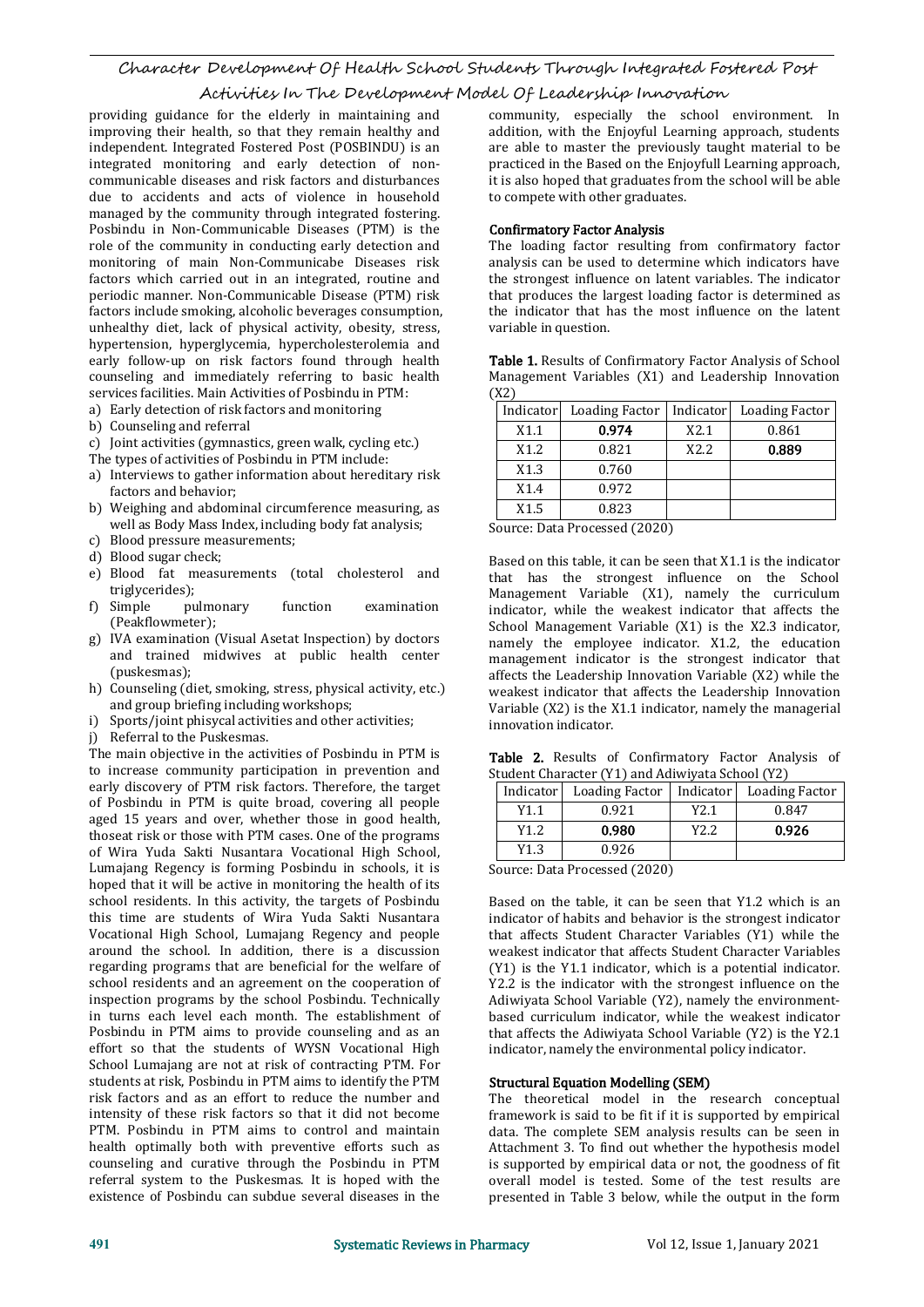of a path diagram can be seenin Figure 1. Table 3. Goodness of Fit Overall Model Testing

| <b>Goodness of Fit index Y</b> | <b>Cut off Value</b>        | <b>Analysis Results</b> | <b>Model Evaluation</b> |
|--------------------------------|-----------------------------|-------------------------|-------------------------|
| $\gamma^2$ - chi quare         | $<$ df with $\alpha$ = 0.05 | 61.373                  | Good model              |
| Sig.                           | $\geq 0.05$                 | 0.063                   | Good model              |
| RMSEA                          | $\leq 0.08$                 | 0.047                   | Good model              |
| <b>RMR</b>                     | < 0.10                      | 0.070                   | Good model              |
| GFI                            | $\geq 0.90$                 | 0.938                   | Good model              |
| AGFI                           | $\geq 0.90$                 | 0.965                   | Good model              |
| CMIN/DF                        | $\leq 2.00$                 | 2.448                   | Marginal model          |
| TLI                            | $\geq 0.90$                 | 0.952                   | Good model              |
| CFI                            | $\geq 0.90$                 | 0.963                   | Good model              |

Source: Data Processed (2020)



Figure 1. Path Analysis Results SEM Analysis

Indirect effect is the effect measured indirectly on one variable to another through intervening. The coefficient of indirect effect is obtained from the product of the two direct effects. If the two coefficients of the direct effect are significant, then the coefficient of the indirect effect is also significant However, if one or both coefficients of the direct effect is not significant, then the coefficients of indirect effect is not significant.

### V. CONCLUSION

Based on the observation results at the research location with the Enjoyfull Learning approach, it was found that schools that played a role in the process of forming and preparing for the implementation of Posbindu in PTM are students assisted by teachers/educators. People who are members of Posbindu in PTM are benefitting because they can detect, prevent, control, and treat PTM so they want to come every month to Posbindu in PTM. Meanwhile, there are people in the community that are not aware of the<br>Poshindu in PTM However, after heing given the 2 Posbindu in PTM. However, after being given the socialization they admitted that they wanted to come to Posbindu in PTM. The role of the school in the formation process, preparation for implementation has nothing to do with the coverage of Posbindu in PTM, while in monitoring and evaluation the role of the school is related to the coverage of Posbindu in PTM. Integrated promotive, preventive and curative service models in an effort to

conduct early detection, prevent and control PTM by increasing the role of schools.

Based on the results of the analysis using SEM, it can be concluded that there is a direct relationship between the variables of School Management and Leadership Innovation on the Character of Students and Adiwiyata School. There is an indirect relationship between Leadership Innovation at Adiwiyata School through intervening variable of Students Character. This shows that in making Adiwiyata School it is necessary to mold the character of students first.

### **REFERENCES**

- 1. Adi, S. (2013). Character Building in Language Learning: Immersion Principle in the Implementation of Responsible, Fair and Care Values in Developing EFL Classroom Activities. 5th National English Language Teachers and Lecturers (NELTAL) Conference. Malang: Universitas Negeri Malang.
- Berkowitz, M., & Lindsay, D. (2020). THE IMPORTANCE OF CHARACTER. The Journal of Character & Leadership Development, 7(3), 47-56.
- 3. Cemalolu, N. (2011). Primary principals' leadership styles, school organizational health and workplace bullying. Journal of Educational Administration, 49(5): 495-512.